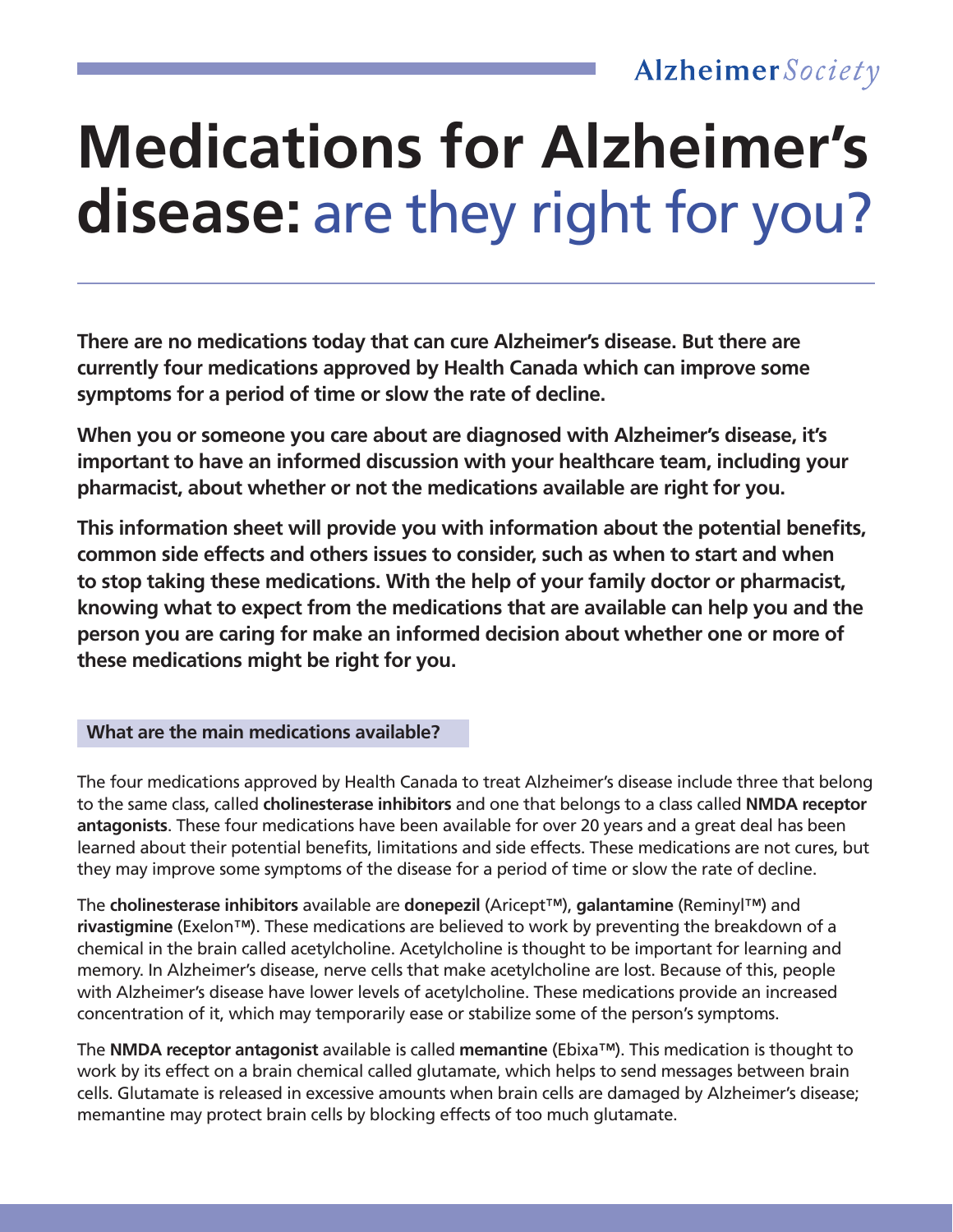The following are the common names used for these four medications:

| <b>Brand Name</b>                                                                                                                                                                                                                                                                                                            | <b>Generic Name</b> |
|------------------------------------------------------------------------------------------------------------------------------------------------------------------------------------------------------------------------------------------------------------------------------------------------------------------------------|---------------------|
| Aricept™, Accel-Donepezil, Act Donepezil, Act Donepezil ODT,<br>Apo-Donepezil, Auro-Donepezil, Bio-Donepezil, Jamp-Donepezil,<br>Mar-Donepezil, Mylan-Donepezil, Nat-Donepezil, PMS-Donepezil,<br>Ran-Donepezil, Riva Donepezil, Sandoz Donepezil, Sandoz Donepezil ODT,<br>Septa Donepezil, Teva-Donepezil or Van-Donepezil | Donepezil           |
| Reminyl ER™, Auro-Galantamine ER, Mar-Galantamine ER,<br>Mylan- Galantamine ER, PMS-Galantamine ER, Pat-Galantamine or<br>Teva-Galantamine ER                                                                                                                                                                                | Galantamine         |
| Exelon <sup>™</sup> , Apo-Rivastigmine, Auro-Rivastigmine, Med-Rivastigmine,<br>Mylan-Rivastigmine, PMS-Rivastigmine, or Sandoz Rivastigmine                                                                                                                                                                                 | Rivastigmine        |
| Ebixa®, Act-Memantine, Apo-Memantine, PMS-Memantine, Ran-Memantine,<br>Ratio-Memantine, Riva-Memantine or Sandoz Memantine                                                                                                                                                                                                   | Memantine           |

# **Are these medications covered by provincial health insurance plans?**

Medication coverage varies from province to province and individuals may be required to cover some of the costs associated with these medications. The person must meet specific criteria in their province to be entitled to have the medications paid for by their provincial medical coverage plan. The medications may also be covered by many private insurance plans.

#### **How effective are these medications?**

Improvements are often subtle and can be hard to detect, even for your doctor or pharmacist. It also may take several months to see the benefits. Some people will benefit from taking these medications, others will not. Some of the improvements that you may notice might include:

- **• Modest cognitive improvements. The person may notice improvements in:**
	- memory
	- concentration
	- language
- **• Subtle behavioural improvements. The person may seem:**
	- brighter
	- more engaged in daily activities (such as cooking, bathing, and using appliances)
	- more motivated to do things
	- calmer
	- more communicative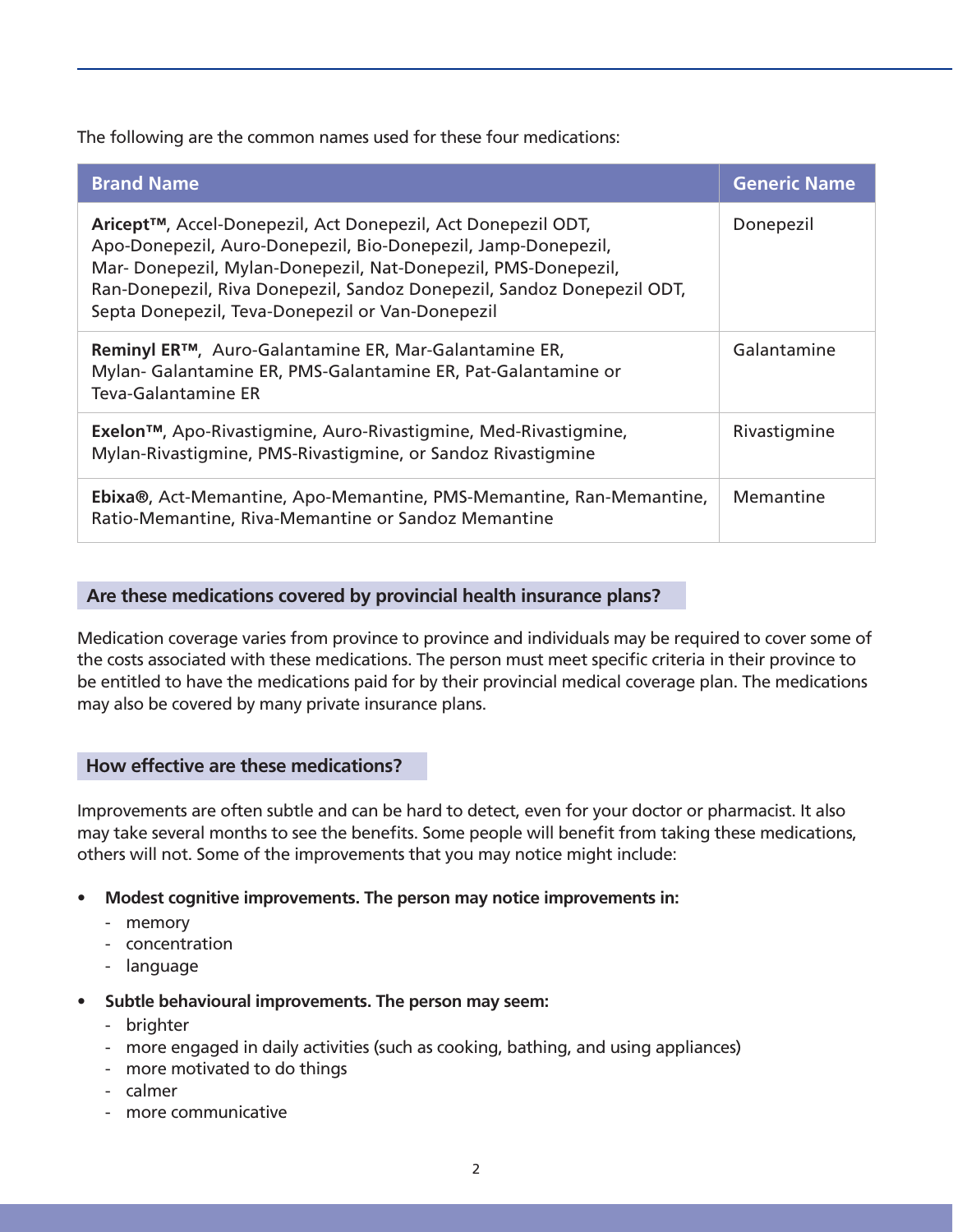Some people treated with the medications will not show significant improvement, but they may stabilize for a period of time. Because Alzheimer's is a progressive disease that gets worse over time, noticing no change in the person's daily function and behaviour for six months or a year after starting the drug is a positive outcome and a sign that the medication is working. If the medications are discontinued, people treated with the medications may lose the benefits and might decline at a rate faster than would otherwise be expected.

# **Are these medications effective for other types of dementia?**

Cholinesterase inhibitors (donepezil, galantamine and rivastigmine) were originally developed to treat Alzheimer's disease. Cholinesterase inhibitors, particularly donepezil and rivastigmine, are also commonly used to treat Lewy body dementia and have been reported to reduce visual hallucinations. Rivastigmine has also been approved to treat Parkinson's disease dementia.

There is not enough evidence that supports the use of cholinesterase inhibitors or memantine in people with vascular dementia or frontotemporal dementia. However, for people with a combination of Alzheimer's disease and vascular dementia (known as mixed dementia), cholinesterase inhibitors may be used when Alzheimer's disease is the main cause, but not to treat vascular dementia on its own.

It is important to remember that dementia affects each person differently and what works for one person may not work for another. For more information about medications available to treat a particular dementia, or symptoms that are affecting you or the person you are caring for, talk with your doctor or pharmacist.

**Note:** These medications are generally not effective in mild cognitive impairment (MCI) and do not reduce the risk of MCI progressing to Alzheimer's disease or another type of dementia. However, if you have concerns about memory problems, your family doctor can be helpful in screening for signs of dementia.

| <b>Medication</b>                                                                                                                                                                                                                                                                                                            | <b>Potential side effects</b>                                                                                                                                                                                                                                                                                           |
|------------------------------------------------------------------------------------------------------------------------------------------------------------------------------------------------------------------------------------------------------------------------------------------------------------------------------|-------------------------------------------------------------------------------------------------------------------------------------------------------------------------------------------------------------------------------------------------------------------------------------------------------------------------|
| Donepezil, Galantamine and Rivastigmine*<br>*Note: These medications are all available as pills,<br>but due to gastrointestinal side effects Rivastigmine<br>is also available as a patch that can be applied to<br>the skin. This may be preferable for some people<br>because it may reduce gastrointestinal side effects. | gastrointestinal side effects, like nausea,<br>$\bullet$<br>vomiting, diarrhea or loose stools<br>loss of appetite and subsequent<br>$\bullet$<br>unintended weight loss<br>slowing of the heart rate<br>$\bullet$<br>dizziness<br>$\bullet$<br>falls<br>$\bullet$<br>headaches<br>$\bullet$<br>nightmares<br>$\bullet$ |

# **What are the potential side effects?**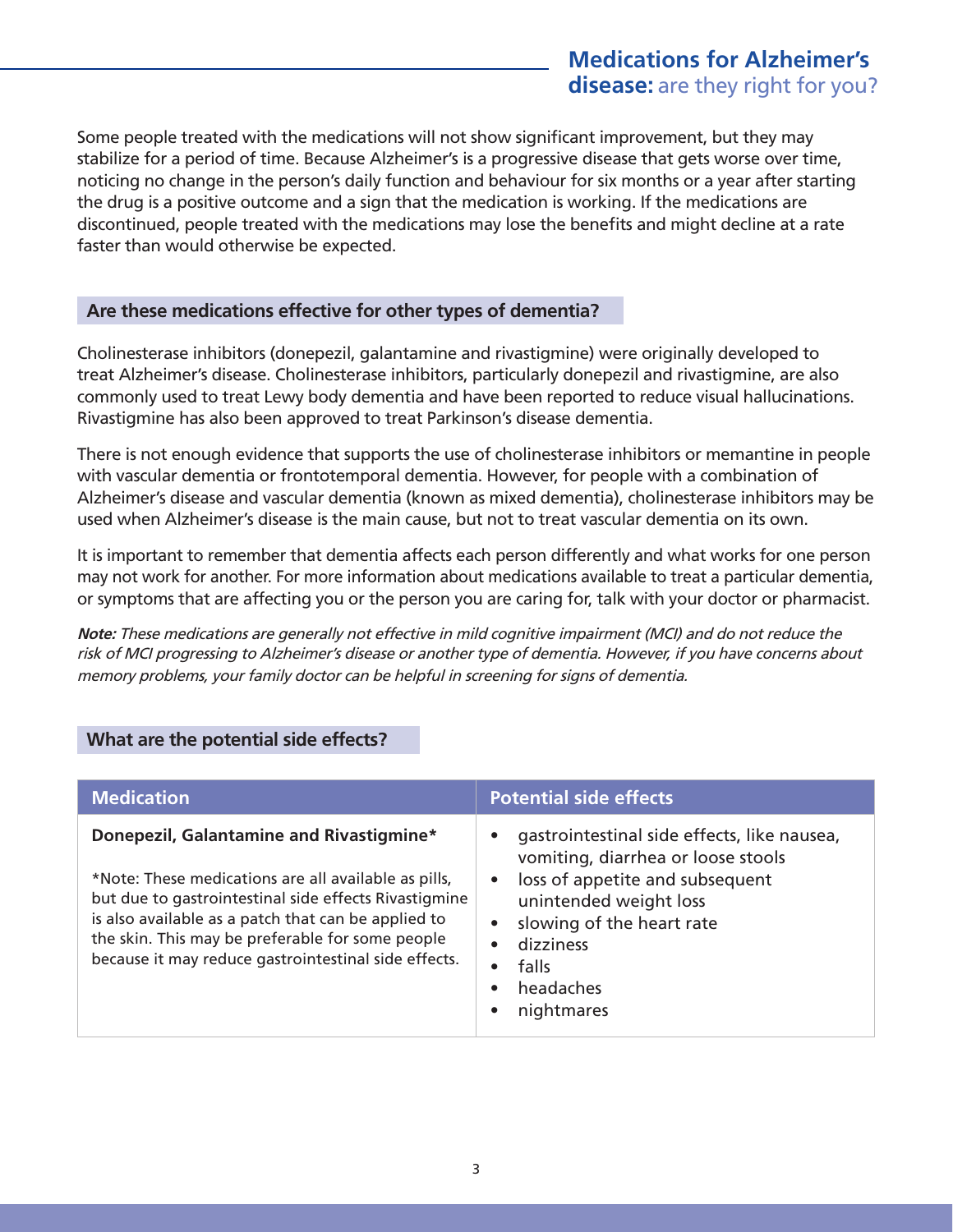| <b>Medication</b>                                                                                                                                                | <b>Potential side effects</b>                                                                                                                                                         |
|------------------------------------------------------------------------------------------------------------------------------------------------------------------|---------------------------------------------------------------------------------------------------------------------------------------------------------------------------------------|
| Memantine*<br>*Memantine is generally well-tolerated and<br>doesn't cause the gastrointestinal side effects<br>that can result from the other three medications. | sedation<br>muscle cramps<br>headaches<br>dizziness<br>fatique<br>insomnia<br>caution is also required in prescribing<br>memantine for people who have problems<br>with their kidneys |

The medications are usually started at the lowest dose available, which may help minimize side effects. If the person is tolerating the medication, the dosage is usually increased slowly to maximize the benefits of the treatment.

Many people experience side effects that may disappear with time. A very common side effect from cholinesterase inhibitors is gastro-intestinal (GI) side effects, or a stomach upset. GI side effects from cholinesterase inhibitors (donepezil, galantamine and rivastigmine) sometimes lessen or disappear over time. But if the side effects outweigh the benefits or are intolerable, trying a second or a third cholinesterase inhibitor is worth considering. All three medications in this class seem to be equally effective, but individuals may tolerate one medication better than another because each medication has slightly different side effects.

It is important to discuss any side effects from these four medications with your doctor or pharmacist. If the person experiences dizziness, a slower heart rate, falls, headaches, or unintended weight loss, contact your doctor or pharmacist as soon as possible.

# **When should you start taking a medication for Alzheimer's disease and for how long?**

If there are no other health conditions that could make taking these medications dangerous for the person with Alzheimer's disease, doctors generally recommend that a person start a trial of one of these medications immediately after being diagnosed. Since the majority of people treated with medications will experience either a modest improvement or slower decline, there is an advantage to starting a treatment trial of a cholinesterase inhibitor as soon as possible after a diagnosis of Alzheimer's disease is established. If your family doctor is uncomfortable or reluctant to prescribe one of these medications, you may want to consider requesting a consultation with a geriatric specialist for another opinion.

If a person with Alzheimer's disease is benefiting from the medication and can tolerate the side effects, it is often recommended that they continue taking the medication until the final stages of the illness. The time to stop the medication may be when the person is no longer communicative, bed-bound and no longer able to participate in activities of daily living (such as bathing, preparing food and planning their day).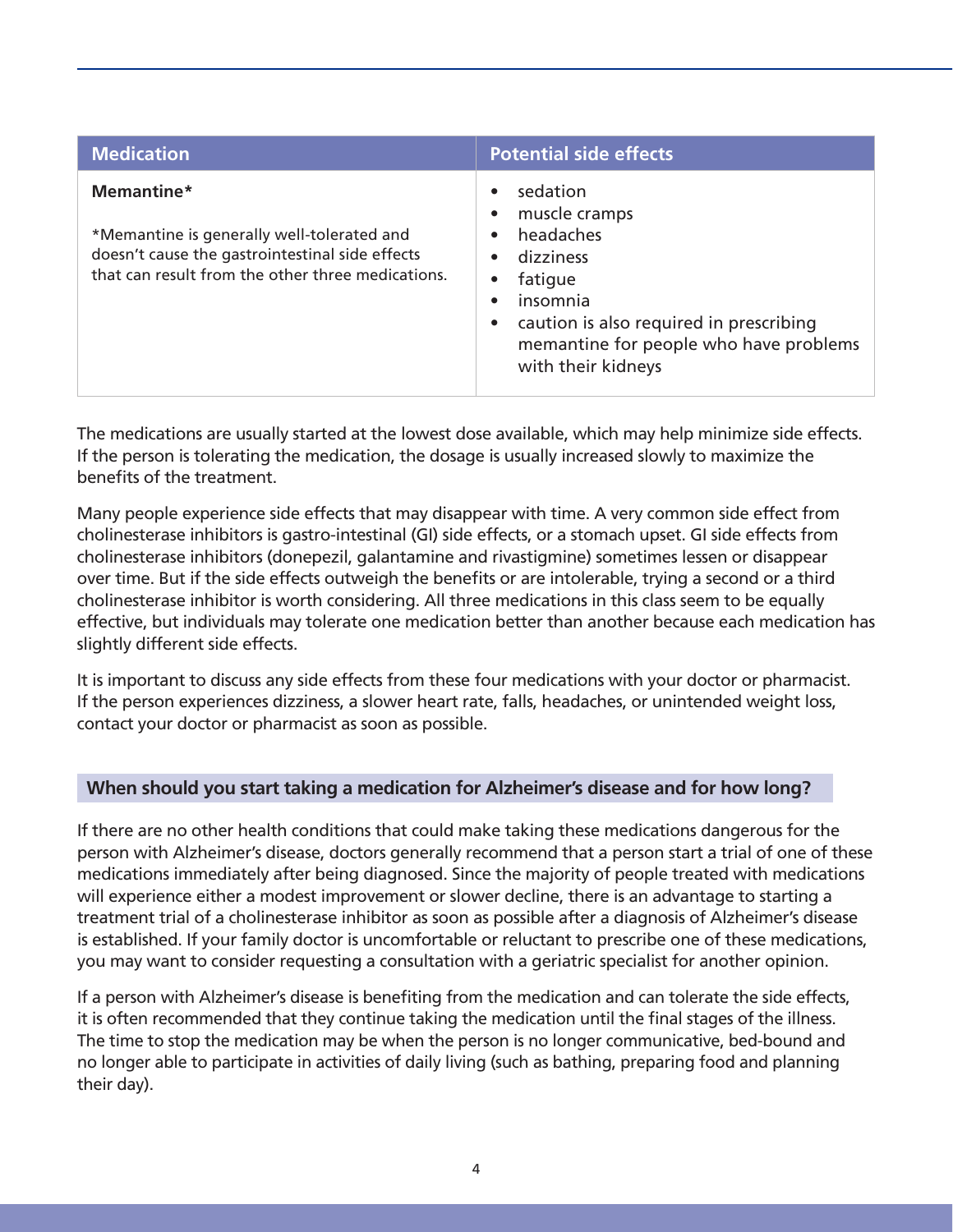In other cases, where there is no clear benefit, if there is a safety concern, the side effects are too difficult, or the person dislikes or refuses to take the medication, you may decide to stop treatment in consultation with your doctor. It is important to note that after a period of time some drug plans may stop covering the costs associated with these medications. If this happens, you may wish to discuss with your doctor the pros and cons of continuing taking the medication while paying out of pocket.

Some specialists recommend adding memantine to one of the cholinesterase inhibitors once a person with Alzheimer's disease has progressed from early/middle to middle/late stage. Memantine is also sometimes prescribed for people in the middle/late stages who can't tolerate the side effects from a cholinesterase inhibitor.

To benefit from the medications, the person should take the medications as prescribed. Ask your pharmacist about having your medications blister packaged. This can help to ensure no double dosing or missed doses.

# **How can you tell if the medications are helping?**

Because the potential benefits of these medications are modest and subtle, it can be challenging to determine whether the medication is helping. First, you need to determine that the medication is safe for the person and that the side effects can be tolerated. It could take a month or longer before you start noticing any benefits.

Positive changes in the person's behaviour and abilities are generally a better way to tell if the medications are helping than cognitive tests, which are usually not sensitive enough to pick up behavioural benefits that a person may be getting from taking the medication.

Here are some questions for caregivers to ask that might determine if the medications are helping:

- Does the person seem more engaged, interested, communicative, social or alert?
- Is the person less apathetic and more motivated to do some of the things that they enjoyed doing in the past?
- Is the person able to perform certain tasks, like bathing, more effectively or efficiently, or do something they had forgotten how to do?
- Does the person seem less anxious, less easily frustrated, or more content?

If you see any of these small, subtle improvements in the person's behaviour, mood, memory, thinking, or concentration, this may have a significant benefit in terms of their daily quality of life. Such seemingly small changes may also help reduce the stress and demands on the caregiver.

Noticing no change in the person for an extended period of time may also be a positive outcome because it suggests that the medication is slowing their decline, especially if the person had been declining before starting treatment.

It can be helpful for the person with Alzheimer's disease and family members to talk with their healthcare provider, or pharmacist, about these observations. You might want to make some notes or document your observations in a diary for a follow-up appointment with your physician. Some of the